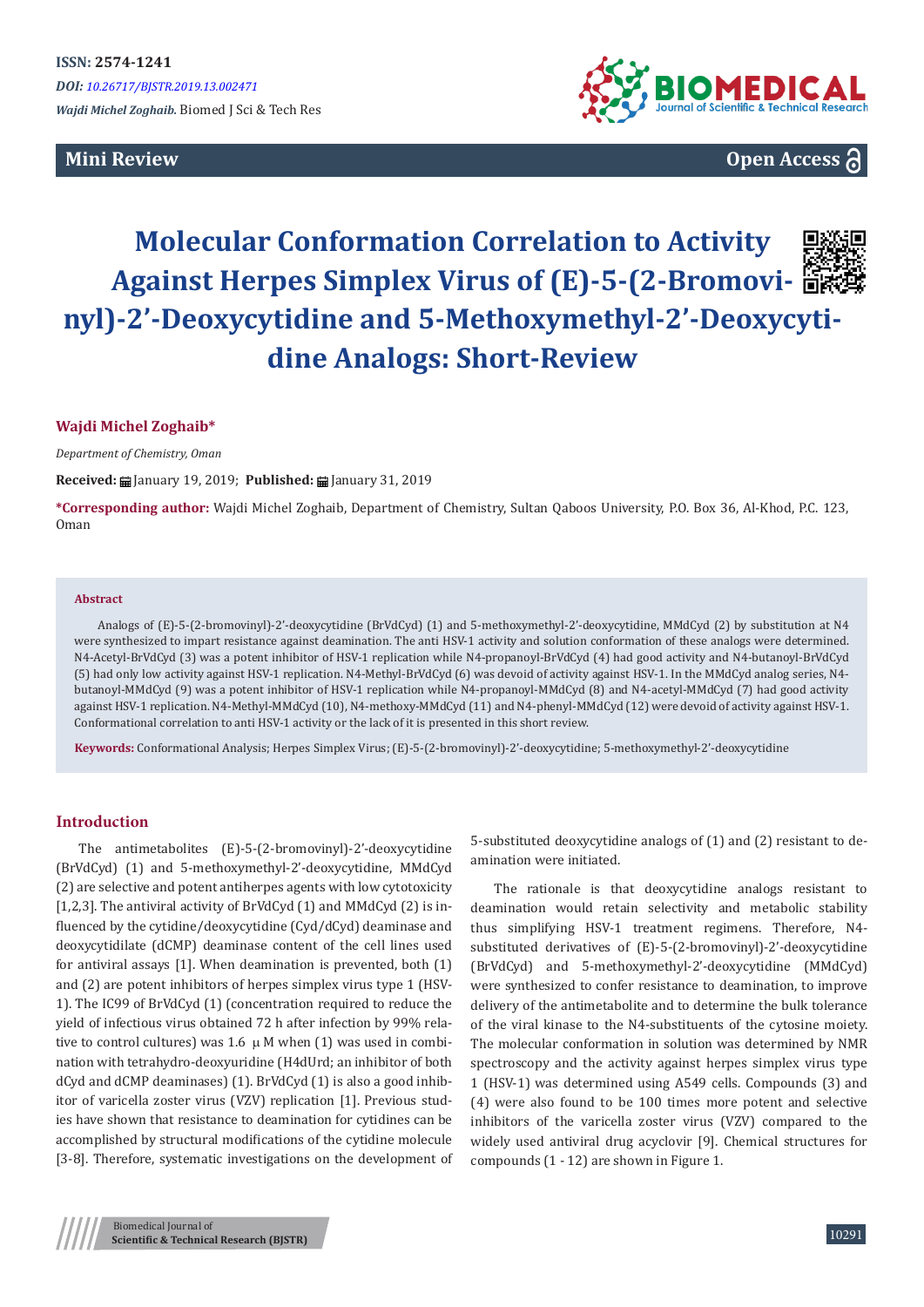



**Cite this article:** Wajdi Michel Zoghaib. Molecular Conformation Correlation to Activity Against Herpes Simplex Virus of (E)-5-(2-Bromovinyl)-2'-Deoxycytidine and 5-Methoxymethyl-2'-Deoxycytidine Analogs: Short-Review. Biomed J Sci & Tech Res 13(5)-2019. BJSTR. MS.ID.002471. DOI: [10.26717/ BJSTR.2019.13.0024](http://dx.doi.org/10.26717/BJSTR.2019.13.002471)71.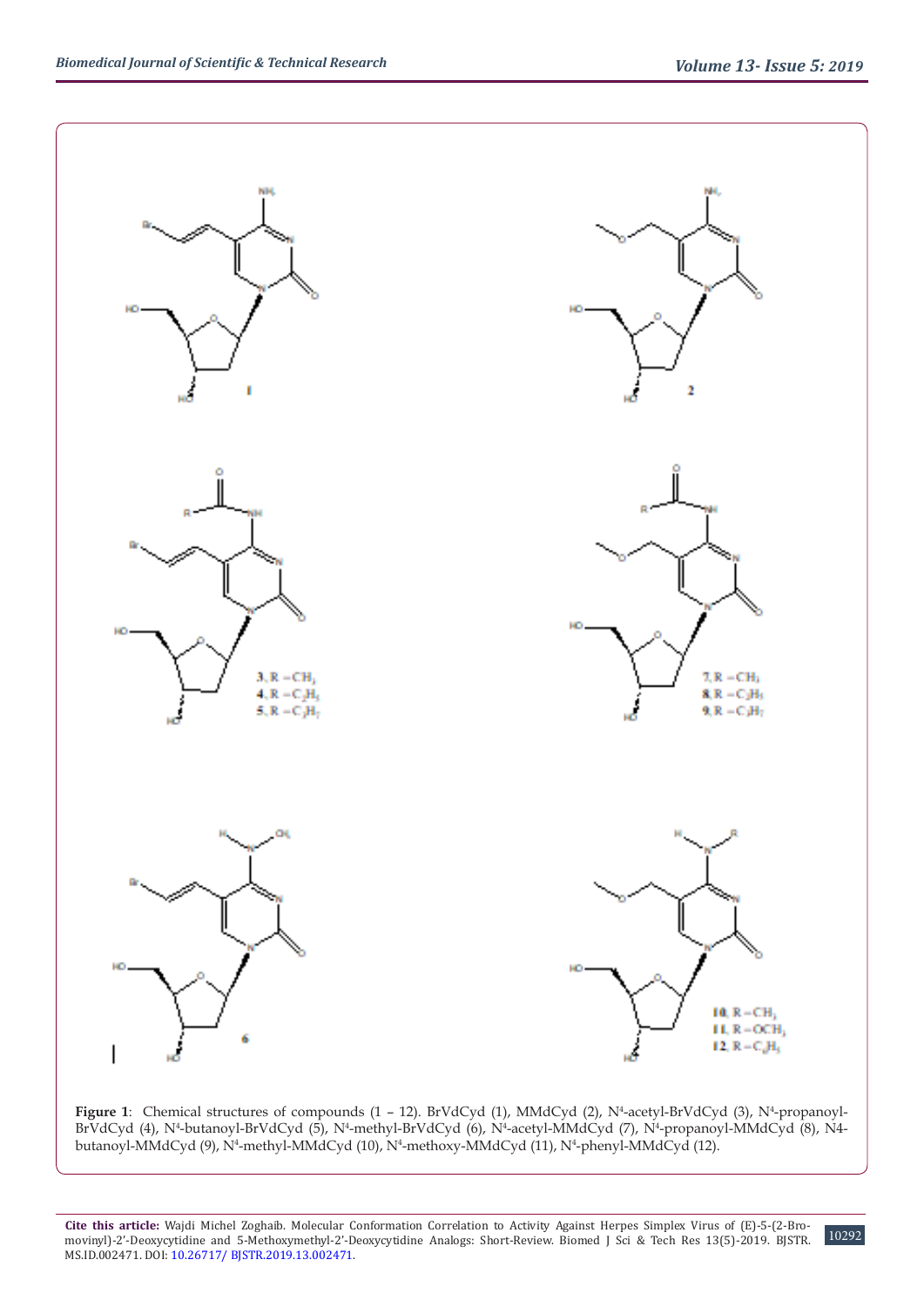## **Experimental**

## **Antiviral Activity**

The effectiveness of compounds (3-12) as inhibitors of HSV-1 (McIntyre strain) replication was determined by the plaque reduction assay using A549 cells. The parent compounds BrVdCyd (1) and MMdCyd (2) were used as a positive control. N4-Acetyl-BrVdCyd (3) was significantly more active (ED50 =  $0.01 \mu M$ ) than its parent compound BrVdCyd  $(1)$  (ED50 = 0.61  $\mu$  M), N4propanoyl-BrVdCyd (3) was a good inhibitor of HSV-1 replication  $(ED50 = 0.12 \mu M)$  and N4-butanoyl-BrVdCyd (4)  $(ED50 = 6.00 \mu M)$ was a poor inhibitor compared to their parent compound (1). N4- Methyl-BrVdCyd (5) was devoid of activity (ED50 > 1024  $\,\mu$  M). All compounds have low cytotoxicity and can be considered essentially nontoxic as measured by the CC50 (cytotoxic concentration required to reduce cell growth by 50% using confluent monolayers of A549 cells). Table 1 shows the antiviral activity data for all compounds with acyclovir's activity added for comparison.

|  | Table 1: Antiviral activity of the compounds listed against HSV type-1 in A-549 cell line1. |  |  |  |  |
|--|---------------------------------------------------------------------------------------------|--|--|--|--|
|--|---------------------------------------------------------------------------------------------|--|--|--|--|

| Compound                          | $ED_{50}$ ( $\mu$ M) <sup>2</sup> | Minimum Toxic Concentration (MCC) <sup>3</sup> ( $\mu$ M) | Cell Growth $(CC_{50})^4$ ( $\mu$ M) | Selectivity Index (SI) <sup>5</sup> |
|-----------------------------------|-----------------------------------|-----------------------------------------------------------|--------------------------------------|-------------------------------------|
| BrVdCyd                           | $0.61 + 0.27$                     | >604                                                      | > 3020                               | >4950                               |
| Acyclovir                         | $9.0 + 0.27$                      |                                                           | > 300                                |                                     |
| N <sup>4</sup> -acetyl-BrVdCyd    | $0.01 + 0.00$                     | $>$ 3020 $^6$                                             | > 3020                               | >302000                             |
| N <sup>4</sup> -propanoyl-BrVdCyd | $0.12 + 0.02$                     | $>$ 3020 $^6$                                             | > 3020                               | > 25167                             |
| N <sup>4</sup> -butanoyl-BrVdCyd  | $6.00 + 0.50$                     | $>$ 3020 $^6$                                             | > 3020                               | > 503                               |
| N <sup>4</sup> -methyl-BrVdCyd    | $>$ 1024 $6$                      | $>$ 1024 $6$                                              |                                      |                                     |
| MMdCyd                            | $6.69 + 0.70$                     | > 738                                                     | > 3690                               | > 551                               |
| N <sup>4</sup> -acetyl-MMdCyd     | $4.79 + 0.35$                     | >640                                                      | > 3195                               | >667                                |
| N <sup>4</sup> -propanoyl-MMdCyd  | $3.06 + 0.76$                     | > 612                                                     | > 3060                               | >1000                               |
| N <sup>4</sup> -butanoyl-MMdCyd   | $0.87 + 0.54$                     | > 586                                                     | > 2933                               | > 3371                              |
| N <sup>4</sup> -methyl-MMdCyd     | $>$ 1024 $6$                      | $> 1024^6$                                                |                                      |                                     |
| N <sup>4</sup> -methoxy-MMdCyd    | $>$ 3370 $^6$                     | $> 3370^6$                                                |                                      |                                     |
| N <sup>4</sup> -phenyl-MMdCyd     | $> 2920^{\circ}$                  | $> 2920^6$                                                |                                      |                                     |

Note:

a) HSV-1 McIntyre strain was used. Virus input was 50 PFU.

b) ED50: Inhibitory concentration required to reduce viral plaques by  $50\%$  (mean + SD, n = 12)

c) MCC: Minimum cytotoxic concentration that causes a microscopically detectable alteration of cell morphology.

- d) CC50: Cytotoxic concentration required to reduce cell growth by 50%.
- e) SI: Ratio of CC50 /ED50.
- f) Highest concentration tested.

#### **Conformational Analysis**

The in-solution conformation of compounds (1-12) was determined by NMR spectroscopy using D2O as a solvent. Four different conformational aspects were under consideration (Figure 2): The North/South deoxyribose ring pseudo-rotational conformation, the Syn/Anti glycosidic conformation, the exocyclic side-chain conformation (g+, g- and t) and finally orientation of the N4-substituent (proximal to C5 or proximal to N3 of the pyrimidine ring). The proton-proton coupling constants are given

in Table 2; conformational parameters are summarized in Tables 3 & 4. The four conformational modes under study are shown in Figure 2 (structures for N4-substituted BrVdCyd and its analogs are provided). The conformation of the deoxyribose sugar ring was obtained form the relationship between the proton-proton coupling constants and the pseudo-rotational properties (Table 3) of the ring using the computer program PSEUROT [10]. The population of the three rotamers  $(g+, g-$  and t) about the exocyclic C(4')-C(5') bond (Table 3) was determined from the J4'5' and J4'5'' coupling constants [11,12].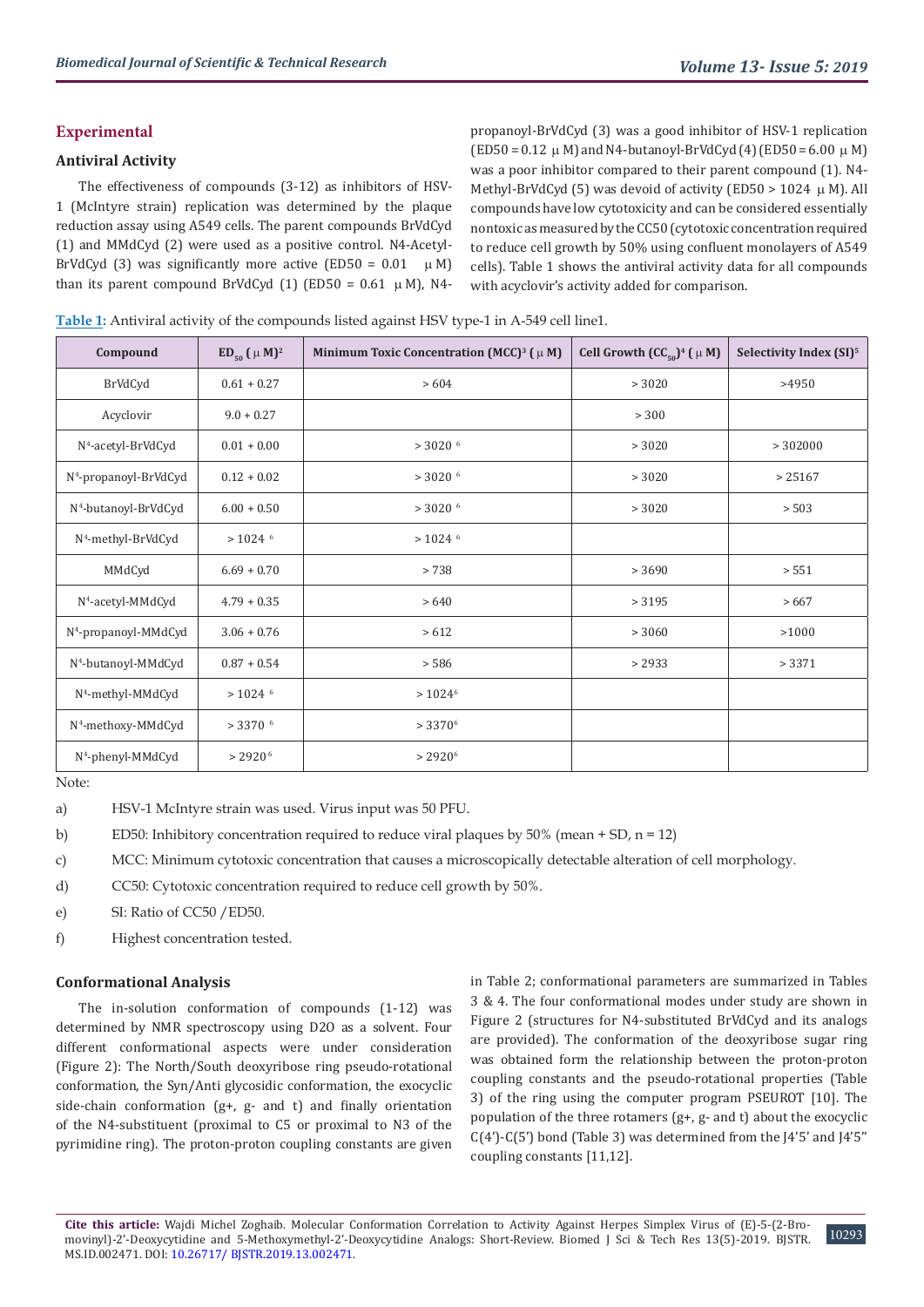

**Figure 2**: The four conformational modes in pyrimidine deoxyribonucleoside analogs discussed in this study.

**Cite this article:** Wajdi Michel Zoghaib. Molecular Conformation Correlation to Activity Against Herpes Simplex Virus of (E)-5-(2-Bromovinyl)-2'-Deoxycytidine and 5-Methoxymethyl-2'-Deoxycytidine Analogs: Short-Review. Biomed J Sci & Tech Res 13(5)-2019. BJSTR. MS.ID.002471. DOI: [10.26717/ BJSTR.2019.13.0024](http://dx.doi.org/10.26717/BJSTR.2019.13.002471)71.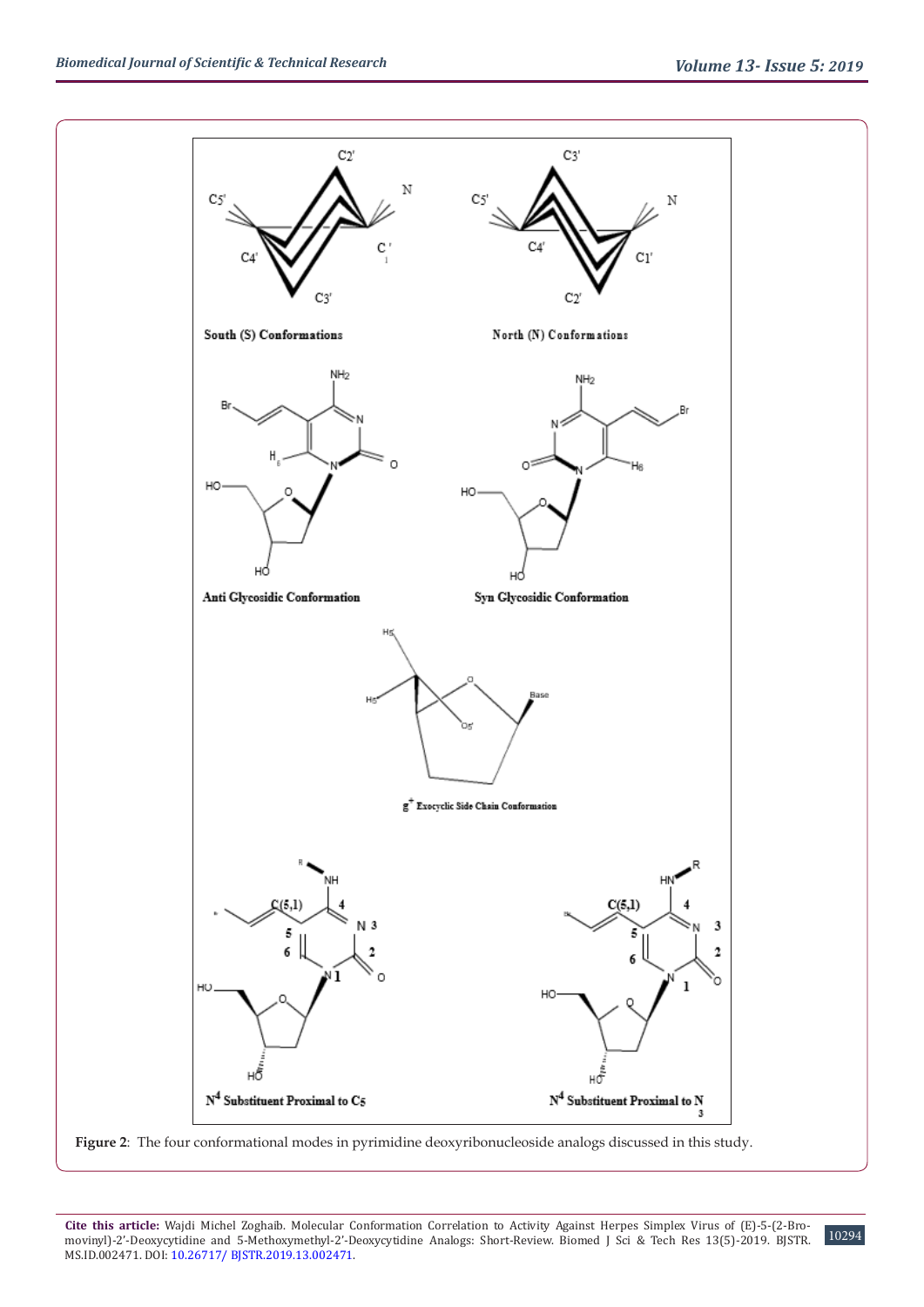Table 2: Vicinal coupling constants (experimental and calculated in Hz) of BrVdCyd (1), N<sup>4</sup>-acetyl-BrVdCyd (3), N<sup>4</sup>-propanoyl-BrVdCyd (4), N<sup>4</sup>-butanoyl-BrVdCyd (5), N<sup>4</sup>-methyl-BrVdCyd (6), MMdCyd (2), N<sup>4</sup>-acetyl-MMdCyd (7), N<sup>4</sup>-propanoyl-MMdCyd (8), N<sup>4</sup>-butanoyl-MMdCyd (9), N<sup>4</sup>-methyl-MMdCyd (10), N<sup>4</sup>-methoxy-MMdCyd (11) and N<sup>4</sup>-phenyl-MMdCyd (12)

|        | $\mathbf{1}$<br>J exp <sup>a</sup> J cal <sup>b</sup> | 3 <sup>1</sup><br>$J \exp^a J \text{ cal}^b$ | $\overline{4}$<br>$J \exp^a J \text{ cal}^b$ | $5^{\circ}$<br>J exp <sup>a</sup> J cal <sup>b</sup> | 6<br>J exp <sup>a</sup> J cal <sup>b</sup>  | <sup>2</sup><br>J exp <sup>a</sup> J cal <sup>b</sup> |
|--------|-------------------------------------------------------|----------------------------------------------|----------------------------------------------|------------------------------------------------------|---------------------------------------------|-------------------------------------------------------|
| 1'2'   | 6.9 6.9                                               | 6.9 6.2                                      | 6.1 6.2                                      | 6.3 6.1                                              | 7.0 7.0                                     | 7.1 7.2                                               |
|        |                                                       |                                              |                                              |                                                      |                                             |                                                       |
| 1'2''  | 6.8 6.4                                               | 6.7 6.6                                      | 6.7 6.7                                      | $6.0\quad 6.6$                                       | 6.7 6.6                                     | 6.7 6.8                                               |
| 12'2'' | $-13.6$                                               | $-12.9$                                      | $-12.9$                                      | $-12.9$                                              | $-14.2$                                     | $-14.1$                                               |
| J 2'3' | $6.0\quad 6.1$                                        | $6.0\quad 6.1$                               | $6.0\quad 6.1$                               | 6.2 6.2                                              | 5.8 6.2                                     | 6.7 6.4                                               |
| J2''3' | 3.9 4.5                                               | 4.6 5.0                                      | 4.7 5.1                                      | 5.1 5.2                                              | 4.1 4.4                                     | 4.3 4.4                                               |
| 13'4'  | $4.0$ 3.6                                             | 4.2 4.0                                      | 4.5 4.2                                      | 4.4 4.3                                              | 4.2 3.8                                     | $4.0$ $4.1$                                           |
| 14'5'  | 3.9                                                   | 3.5                                          | 3.6                                          | 3.7                                                  | 3.7                                         | 4.7                                                   |
| 14'5'' | 4.4                                                   | 4.7                                          | 4.7                                          | 4.8                                                  | 4.5                                         | 4.6                                                   |
| J5'5'' | $-12.1$                                               | $-12.4$                                      | $-12.2$                                      | $-12.3$                                              | $-12.4$                                     | $-12.3$                                               |
|        | $7^{\circ}$<br>J exp <sup>a</sup> J cal <sup>b</sup>  | 8<br>J exp <sup>a</sup> J cal <sup>b</sup>   | 9<br>$J \exp^a J \text{ cal}^b$              | 10<br>$J \exp^a J \text{ cal}^b$                     | 11<br>J exp <sup>a</sup> J cal <sup>b</sup> | 12<br>J exp <sup>a</sup> J cal <sup>b</sup>           |
| J1'2'  | 6.2 6.3                                               | 6.3 6.2                                      | 6.3 6.2                                      | 7.2 7.3                                              | 7.0 6.8                                     | 7.2 7.0                                               |
| J1'2'' | 6.2 6.4                                               | 6.1 6.3                                      | $6.0\qquad 6.2$                              | 6.8 6.8                                              | $6.0\qquad 6.3$                             | 6.7 6.9                                               |
| 12'2'' | $-13.8$                                               | $-13.7$                                      | $-12.9$                                      | $-14.7$                                              | $-13.8$                                     | $-13.1$                                               |
| J2'3'  | 6.4 6.6                                               | 6.2 6.4                                      | 6.2 6.4                                      | 6.7 6.5                                              | 6.4 6.4                                     | 6.8 6.4                                               |
| J2''3' | 5.0<br>5.1                                            | 5.2<br>5.2                                   | $5.1$ $5.1$                                  | 4.1 4.3                                              | 4.8 4.6                                     | 4.1 4.4                                               |
| 13'4'  | 4.8<br>4.7                                            | 4.5 4.3                                      | 4.4 4.2                                      | 4.1 4.1                                              | 4.1 4.0                                     | 4.0 4.1                                               |
| 14'5'  | 3.4                                                   | 3.4                                          | 3.7                                          | 4.7                                                  | 3.9                                         | 3.5                                                   |
| 14'5'' | 4.7                                                   | 4.5                                          | 4.8                                          | 3.9                                                  | 4.4                                         | 4.5                                                   |
| 15'5'' | $-12.3$                                               | $-12.5$                                      | $-12.3$                                      | $-12.6$                                              | $-12.2$                                     | $-11.8$                                               |

Ī a : J experimental; precison 0.1 Hz.

<sup>b</sup>: J calculated using PSEUROT with  $t_m = 36^{\circ}$  C.

**Table 3:** Conformation populations (%): South (S) and North (N) furanose ring conformers and the three rotamers (g+, g- and t) of the exocyclic  $C(5')$  side chain of BrVdCyd, MMdCyd and their  $N<sup>4</sup>$  substituted analogs.

|                                       | $S^a$                           | N <sup>a</sup>             | $g + b$ | $g - b$ | t <sup>b</sup> |
|---------------------------------------|---------------------------------|----------------------------|---------|---------|----------------|
| BrVdCyd (1)                           | 60(161°)                        | 40(22°)                    | 57      | 18      | 25             |
| N <sup>4</sup> -acetyl-BrVdCyd (3)    | $56(178)$ <sup>c</sup>          | $44(6.0^{\circ})$ c        | 55      | 13      | 32             |
| N <sup>4</sup> -propanoyl-BrVdCyd (4) | 55 $(175)$ $\degree$            | $45(9.0^{\circ})$          | 55      | 15      | 30             |
| N <sup>4</sup> -butanoyl-BrVdCyd (5)  | 55 $(171°)$                     | $45(5.0^{\circ})$ c        | 52      | 17      | 31             |
| N <sup>4</sup> -methyl-BrVdCyd (6)    | 62(166)                         | $38(16.0^{\circ})$ c       | 54      | 15      | 31             |
| MMdCyd (2)                            | 60(162°)                        | $40(27)$ <sup>c</sup>      | 45      | 27      | 28             |
| $N4$ -acetyl-MMdCyd (7)               | 55 $(148°)$                     | $45(-3.0)$                 | 55      | 11      | 34             |
| N <sup>4</sup> -propanoyl-MMdCyd (8)  | 53 $(157)$ <sup>c</sup>         | $47(-7.0)$                 | 57      | 11      | 32             |
| N <sup>4</sup> -butanoyl-MMdCyd (9)   | $54(158)$ <sup>c</sup>          | $46(-8.0)$ c               | 51      | 15      | 34             |
| $N4$ -methyl-MMdCyd (10)              | 60(161)                         | $40(30.0^{\circ})^{\circ}$ | 52      | 27      | 21             |
| N <sup>4</sup> -methoxy-MMdCyd (11)   | 62(162°)                        | $38(-3.0)$ <sup>c</sup>    | 53      | 18      | 29             |
| N <sup>4</sup> -phenyl-MMdCyd (12)    | 63 (157 $^{\circ}$ ) $^{\circ}$ | $37(9.0^{\circ})$ c        | 50      | 16      | 34             |

**Cite this article:** Wajdi Michel Zoghaib. Molecular Conformation Correlation to Activity Against Herpes Simplex Virus of (E)-5-(2-Bromovinyl)-2'-Deoxycytidine and 5-Methoxymethyl-2'-Deoxycytidine Analogs: Short-Review. Biomed J Sci & Tech Res 13(5)-2019. BJSTR. MS.ID.002471. DOI: [10.26717/ BJSTR.2019.13.0024](http://dx.doi.org/10.26717/BJSTR.2019.13.002471)71.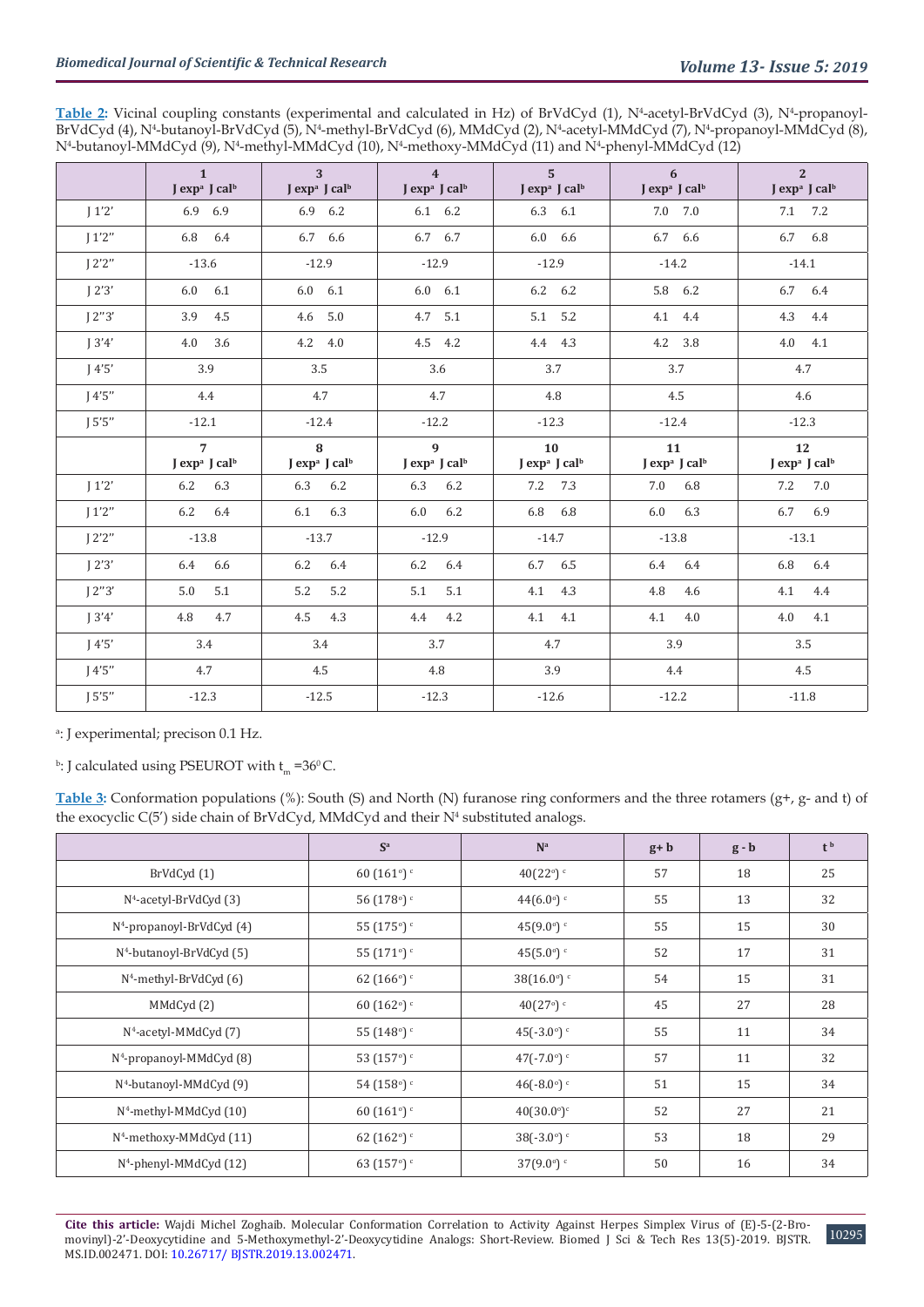Note:

a) In PSEUROT calculations,  $\tau$  m was constrained to 36.0o. The rms deviation for each calculation was:  $BrVdCyd: 0.193; N<sup>4</sup>$ acetyl-BrVdCyd: 0.250 E; N<sup>4</sup>-propanoyl-BrVdCyd: 0.227 E; N<sup>4</sup>butanoyl-BrVdCyd: 0.179 E; N<sup>4</sup>-methyl-BrVdCyd: 0.175 E; N<sup>4</sup>acetyl-MMdCyd: 0.204 E; N<sup>4</sup>-propanoyl-MMdCyd: 0.166 E;

The syn/anti glycosidic preference (orientation of the pyrimidine ring relative to the deoxyribose moiety) defined by the torsion angle  $O-C(1')-N(1)-C(2)$  was determined by nuclear overhauser enhancement (nOe), the enhancement of deoxyribose protons H1', H2' and H3' were observed on pyrimidine H6 using the method of Davies [13] and the data are summarized in Table 4. The

N<sup>4</sup>-butanoyl-MMdCyd: 0.181 E; N<sup>4</sup>-methyl-MMdCyd: 0.112 E; N<sup>4</sup>methoxy-MMdCyd: 0.145 E; N<sup>4</sup>-phenyl-MMdCyd: 0.202 E.

b) C5' Exocyclic orientation at 37°C.

c) Numbers in brackets are the calculated pseudo-rotational phase angles  $P_{\rm s}$  and  $P_{\rm N}$ 

position of the N4-substituents (proximal to C (5) or proximal to N (3)) was elucidated by observing the nOe of the N4-substituent protons or lack of it on C (5,1) and C (5,2) olefinic (vinyl) protons in BrVdCyd analogs and in the case of MMdCyd analogs, the nOe of the N4-substituent protons or lack of it on C (5,1) methylene and C (5,3) methoxy protons [14].

Table 4: Syn/anti glycosidic preference of BrVdCyd, MMdCyd and their N<sup>4</sup> substituted analogs.

| Compound                             | $η 6 {1'}3$    | $\eta 6\{2'\}$ | $η 6 {3'}$     | Glycosicidic preference b |
|--------------------------------------|----------------|----------------|----------------|---------------------------|
| BrVdCyd (1)                          | $\overline{4}$ | 9              | 6              | anti                      |
| N <sup>4</sup> -acetyl-BrVdCyd (3)   | 8              | 15             | 11             | anti                      |
| $N^4$ -propanoyl-BrVdCyd (4)         | 9              | 14             | 13             | anti                      |
| N <sup>4</sup> -butanoyl-BrVdCyd (5) | 5              | 10             | 8              | anti                      |
| N <sup>4</sup> -methyl-BrVdCyd (6)   | 5              | 9              | 7              | anti                      |
| MMdCyd (2)                           | $\overline{4}$ | 8              | 5              | anti                      |
| N <sup>4</sup> -acetyl-MMdCyd (7)    | $\overline{4}$ | 9              | 5              | anti                      |
| $N4$ -propanoyl-MMdCyd (8)           | 5              | 11             | 6              | anti                      |
| N <sup>4</sup> -butanoyl-MMdCyd (9)  | 3              | $\overline{7}$ | 4              | anti                      |
| $N^4$ -methyl-MMdCyd $(10)$          | 3              | 7              | $\overline{4}$ | anti                      |
| N <sup>4</sup> -methoxy-MMdCyd (11)  | 5              | 11             | 7              | anti                      |
| N <sup>4</sup> -phenyl-MMdCyd (12)   | 8              | 13             | 10             | anti                      |

Note:

a) The common notation used for nOe is  $\eta i \{s\}$  which indicates that this is the nOe of nucleus i when nucleus  $\{s\}$  is saturated.

b) Glycosidic preference refers to a dynamic solution equilibrium that is biased towards either syn or anti. For syn orientations,  $H_{\epsilon}$  is closest to  $H_{_1'}$  and the nOe to  $H_{_6}$  will be mainly from  $H_{_1'}$ . For anti-orientations, the nOe to  $H_{_6}$  will be mainly from  $H_{_2'}$  and  $H_{_3'}$ 

## **Results and Discussion**

## **Deoxyribose Ring Conformation**

The four major modes of conformational flexibility for pyrimidine 2'-deoxyribonucleosides are shown in Figure 2. The conformation of the deoxyribose moiety is important in determining the biological activity of 5-substituted 2'-deoxyribonucleosides against herpes simplex virus and varicella zoster virus [2,3,5,15]. All compounds (1 - 12) displayed South/North equilibrium for the deoxyribose conformation in the range from 53/47 to 63/37.

## **C (5') Exocyclic Side Chain Conformation**

Molecular conformation studies by X-ray crystallography (solid state) and NMR spectroscopy (in D2O) indicate that the conformation of the 5'-exocyclic side chain  $[\gamma \text{ torsion angle C (3')}]$ -C (4')-C (5')-O (5')] is important in determining the activation of 5-substituted pyrimidine-2'-deoxynucleosides by HSV- induced

thymidine kinase (HSV-TK). The g+ conformer seems to be the preferred orientation required by HSV-TK; whereas the t conformer appears to be an unfavored conformation [3,7,9,15]. All compounds  $(1 - 12)$  have a predominant g+ rotamer for the C $(5')$  exocyclic side chain (Table 3).

## **Syn/Anti Glycosidic Conformation**

The syn/anti glycosidic equilibrium in all compounds (1-12) is biased towards the anti-region (Table 4).

## **N4-Substituent Orientation**

The in-solution orientation of the N4-acyl substituent in anti HSV-1 active compounds of both series BrVdCyd (1) and MMdCyd (2) (compounds 3, 4, 5, 7, 8 and 9) is proximal to pyrimidine  $C(5)$ . Whereas the orientation of the N4 substituent in compounds 6, 10, 11 and 12 all of which showed no anti HSV-1 activity is proximal to pyrimidine N (3). The aforementioned results were established by